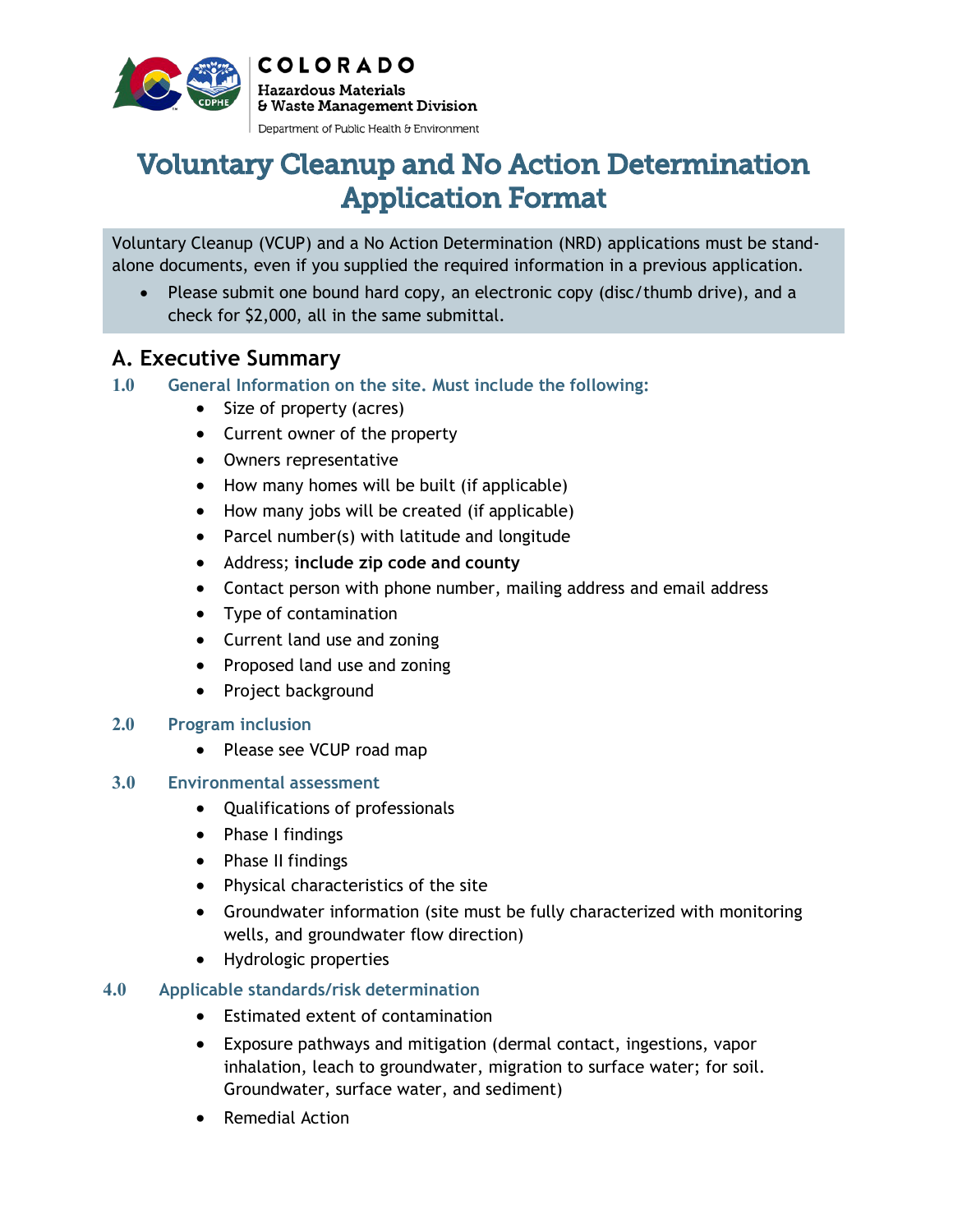

# **B. List of exhibits**

- · Topo map
- · Site Map (with property boundaries)
- · Detected Constituents in Soil Map
- · Depth to Groundwater map with Flow Direction

**COLORADO Hazardous Materials** 

& Waste Management Division Department of Public Health & Environment

· Location of Groundwater Wells

# **C. List of tables**

- · Detections in soils
- · Detections in groundwater
- · Regional groundwater

# **D. List of appendices (for wells)**

- · Phase I
- · Phase II
- · Materials Management Plan
- · Soil Characterization and Management Plan
- · Personnel qualifications
- · Remediation cost estimates (Include long term monitoring)

# **Applying for a No Action**

To apply for a No Action Determination (NAD), please follow the same requirements for a VCUP application where applicable. **A NAD application must be a stand-alone document, even if you applied for a Voluntary Cleanup Plan.**

The main difference is that an environmental professional (P.E., PG, or company officer) must certify that the property has been cleaned up and that it is protective of human health and the environment.

**Example statement:** Based upon the information provided to us, the analytical data we collected for groundwater, soil, and air, we feel this property is protective of human health and environment for the intended purpose (residential/commercial/industrial/open space etc.)

**This needs to be signed by an environmental professional working for the company who is submitting the application on the client's behalf**.

# **If Applying for Tax Credits:**

Please submit tax credits at the same time as the VCUP application

1. Address of the property and property owner/entity (need EIN#) applying for the tax credit.